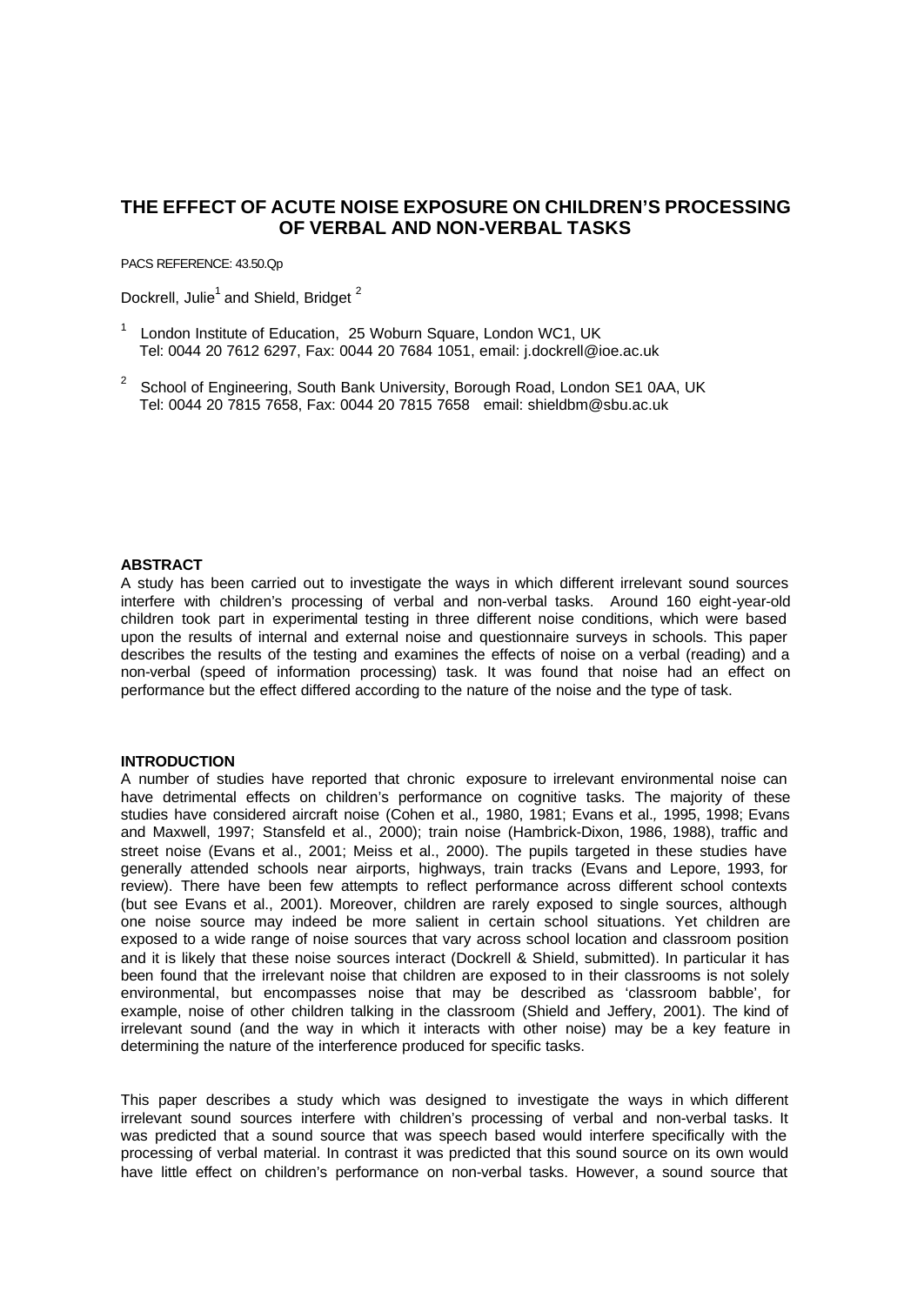included random environmental noise in addition to speech was predicted to impact on a nonverbal task that involved serial processing. The present study was complemented by noise and questionnaire surveys of schools and classrooms in London, and parallel examination of the effects of noise on children's performance in standardised assessment tests (Shield and Dockrell, 2002).

# **METHOD**

The experimental study described here involved testing of children on a verbal and a non-verbal task in their classrooms under three different noise conditions.

#### **Participants**

Six Year 3 (8 to 9 year old) classes in four different primary schools in north London were selected to take part in the study. The schools were matched for external noise levels, for percentages of children receiving free school meals (a reliable indicator of social disadvantage) and for Standard Assessment Test results (Shield and Dockrell, 2002). A total of 158 children (67 boys and 91 girls) in Year 3 took part in the study. The children had a mean age of 8 years 6 months. For 83 children their home language was English, 32 had English and another language as their home language, and a further 17 had Turkish as their home language. The remaining children spoke a variety of other languages at home including Portuguese, French, Chinese and Yoruba. Thirty-eight children had some form of special educational need.

#### **Tests**

Two tests, one verbal and one non-verbal, were used. In addition all children were given a nonverbal test of general ability. A reading test was used as the verbal measure and a speed of information processing task was used as the non-verbal test.

The reading test used the Suffolk Reading Scale, which is a multiple-choice standardised test of reading ability aimed at different age groups. The present study used the Level 1 reading scale, intended for children attending lessons in school Years 2 and 3. The total testing time is 40 minutes although the children's actual working time is 20 minutes. The score for each child was based on the number of correct answers to the questions asked.

The speed of information processing test was developed from the British Abilities Scales (BAS) II (Elliott et. al, 1996). The scale assesses how quickly the pupil can perform simple mental operations. Children needed to process a sequence of circular stimuli with small squares inside and decide which circle had the most squares. Each item of the scale consisted of a row of circles (3, 4 or 5) each of which contained a number (1 to 4) of small squares. There were two versions, each one with 15 pages, with 5 items in each page. The test was time limited to 2 minutes. Children recorded their responses by ticking the circle with the most squares in it. The test score was based on both the number of correct responses and the number of pages completed.

#### **Noise conditions**

Three different classroom noise conditions were used, thus two classes carried out both tests in each condition. The three noise conditions were derived from the results of the internal and external noise surveys, and the questionnaire responses relating to noise sources heard in the classroom (Dockrell and Shield, 2002). The three noise conditions chosen were as follows:

- '*base*', that is the normal classroom condition when the children are working quietly, with no talking and no additional noise
- '*babble*', that is noise consisting of children's *babble*
- '*babble and environmental noise'*, that is children's *babble* as in the second condition plus intermittent environmental noise.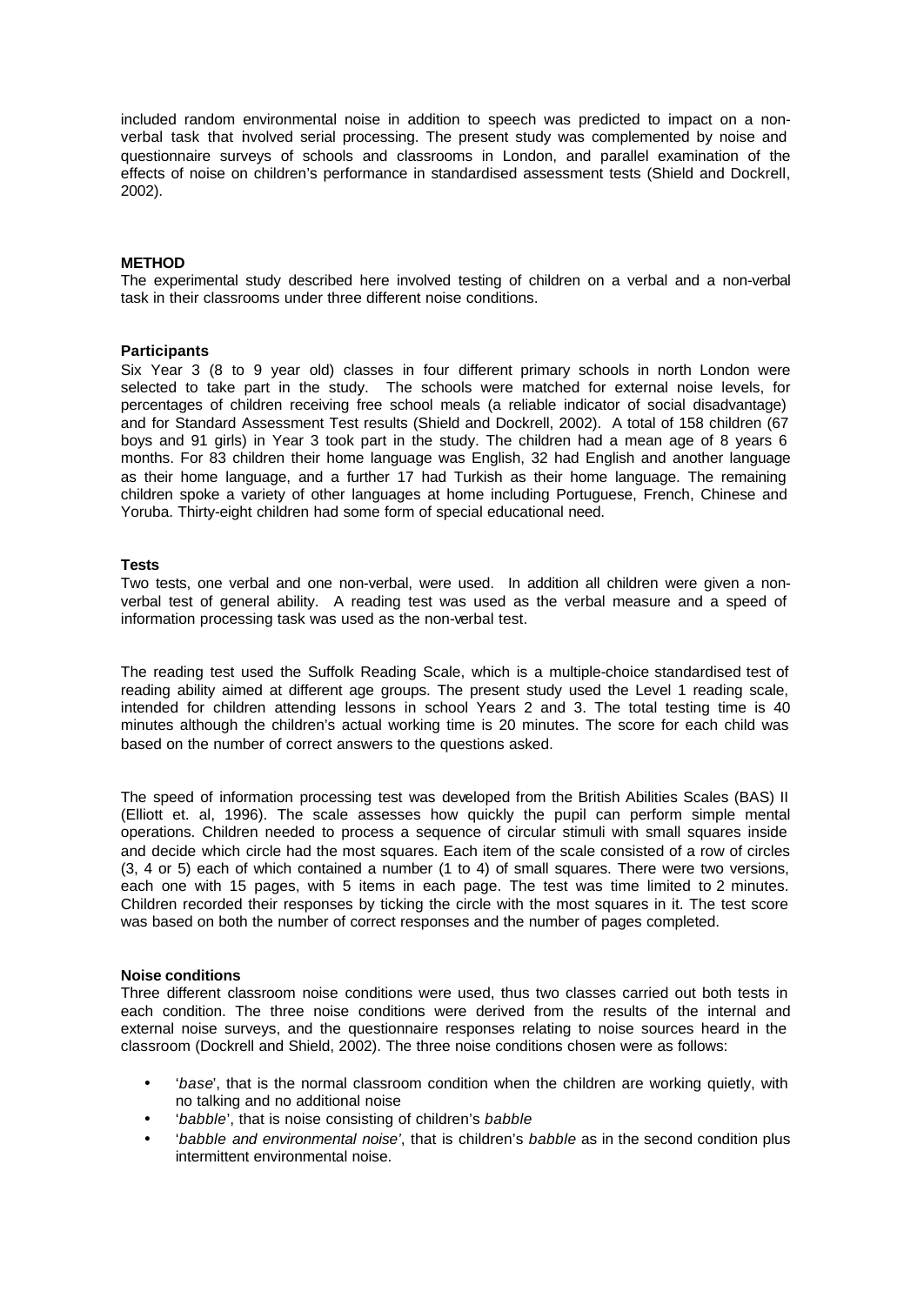Recorded children's babble was used as the noise for the '*babble*' condition. During the tests the babble was played at a continuous level of 65 dB(A)  $L_{Aeq}$ , this being the average level found in classrooms in the classroom noise survey (Shield and Jeffery, 2001). For the '*babble and environmental noise'* condition the sounds of various sources were recorded over the babble*.* The choice of sources was based upon the children's perceptions of noise as reported in the questionnaire survey (Dockrell and Shield, 2002, submitted) of children in their classrooms. The noise sources that the children found most annoying were trains (62.4%), motorbikes (60.2%), lorries (58.8%), emergency sirens (57.6%), and helicopters (51%). These sources were therefore recorded at random intervals over '*babble*' to provide the '*babble and environmental noise'*  condition. The babble was again played at  $65$  dB(A), and the level of the external noise events was determined from the maximum levels of individual events recorded during the external noise survey of London primary schools. Assuming classroom windows to be closed gave an average level inside the classroom due to external noise events of 58 dB(A)  $L_{\text{max}}$ . Although 58 dB(A) is 7 dB(A) below the level of *babble*, the external noise sources were clearly discernible in the *babble*.

## **Testing procedure**

At the beginning of the session, there was a brief introduction about the project, the children being told that the information was for the researchers and not the school and that no one else would know their results. Children appeared to enjoy the sessions. The exposure to additional noise occurred only during the completion of the tests to ensure that the children could hear the test instructions.

Before each test the methods of answering were explained and the children were able to work through some practice items. Any problems with the tests were dealt with at the practice stage. The children were told that they had 20 minutes to complete the reading test. For the speed of information processing test children were told that they had 2 minutes to complete the task and thus they should do it as fast as possible without making mistakes.

# **RESULTS**

The children's performances on the tests are presented in Table 1, which shows the means and standard deviations of the scores for each test in the three different noise conditions. (For the speed of information processing both number of correct answers and number of pages completed are presented.)

|                       | <b>Base condition</b> |       | <b>Babble</b> |       | <b>Babble</b><br>and<br>environmental |       |
|-----------------------|-----------------------|-------|---------------|-------|---------------------------------------|-------|
|                       | <b>Mean</b>           | Sd    | <b>Mean</b>   | sd    | <b>Mean</b>                           | sd    |
| <b>Reading test</b>   | 33.45                 | 11.62 | 27.59         | 12.23 | 39.48                                 | 8.95  |
| Speed-number correct  | 44.62                 | 21.85 | 37.35         | 16.63 | 30.02                                 | 9.14  |
| Speed number of pages | 12.38                 | 10.24 | 9.12          | 5.39  | 10.11                                 | 12.19 |

#### *Table 1 Performance scores on each test*

It can be seen from Table 1 that in the reading test (verbal task) the performance is worst in the babble condition and best in the babble plus environmental noise condition. For the speed of information processing test performance decreases in the babble condition when both types of score are considered. However, the number of correct answers decreases further when classroom babble is combined with environmental noise.

Statistical analysis showed that there was a significant effect of noise condition for the non-verbal (speed) task children (F  $(2,158)$ =10.352, p<.001). This relationship holds after controlling for both gender and overall ability (as indicated by the ability test also administered). Post hoc Scheffe's tests indicated that children in the *base* condition were scoring significantly better than the children in the *babble* condition (p<.05) and the *babble and environmental noise* condition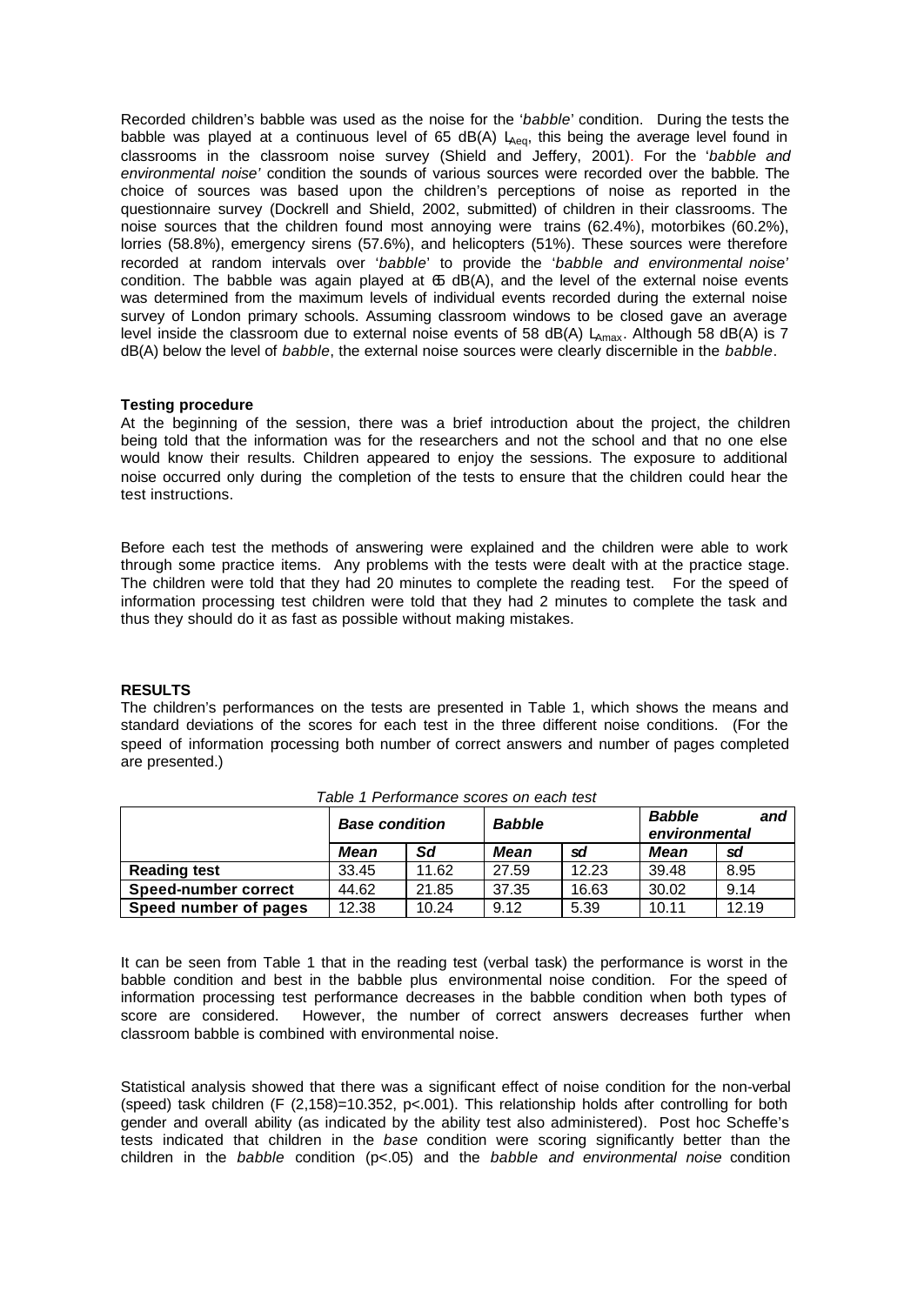(p<.001). There were no significant group differences in the number of pages turned over (F (2,158)=1.528, ns).

There was also a significant effect (after controlling for gender and ability) of noise condition on the verbal task (F (2,158)=15.056, p<.001), but in this case the patterns were different to those demonstrated by the results of the non-verbal task. In the Suffolk reading test children in the *babble and environmental noise* condition performed better than children in the *base* (p<.05) and the *babble* conditions (p<.001) and children in the *base* condition performed better (p<.05) than children in the *babble* only condition.

These results are summarised in Table 2 which shows where there are statistically significant differences between performance in the different conditions, after controlling for gender and ability.

| Test                               | Score related to noise condition  |                     |                                   |  |  |  |
|------------------------------------|-----------------------------------|---------------------|-----------------------------------|--|--|--|
|                                    | Lowest score                      | <b>Middle score</b> | <b>Highest score</b>              |  |  |  |
| Reading                            | <b>Babble</b>                     | Base                | Babble and<br>environmental noise |  |  |  |
| Speed of information<br>processing | Babble and<br>environmental noise | <b>Babble</b>       | Base                              |  |  |  |

*Table 2 Significant differences between conditions by task after controlling for gender and ability*

These results show a complex picture. For the non-verbal task the *base* condition appears to support better performance. In contrast for the verbally mediated task, in this case reading, children in the *babble and environmental noise* condition are performing the best. A possible explanation is that by chance the children in the two classes that received the *babble and environmental* condition might be more able. This however is unlikely, especially as the relationships hold after controlling for ability. Rather, the results suggest that the noise conditions affect non-verbal and verbal tasks in a different way. Specifically on non-verbal tasks children's performance in the noise conditions is compromised with the *babble and environmental noise* condition having the most marked effects. In contrast, performance in the verbal tasks is worst in the *babble* only condition.

# **DISCUSSION**

This study examined the ways in which an irrelevant sound source disrupts the processing of a primary task. The results of the experimental study raise a number of important issues both for the methodology of studies examining the acute and chronic effects of noise (speech and nonspeech) and for the development of models to explain the effects of irrelevant noise on cognitive processing.

It was predicted that the effects of acute noise exposure would negatively influence children's task performance. *Babble* was predicted to influence verbal tasks more than non-verbal tasks. It was further predicted that performance under the two different types of noise exposure would vary, with the children who experienced *babble and environmental noise* encountering greater interference than the children in the *babble* only condition. In contrast, the two experimental conditions provided different patterns of effects across the tasks.

The effects of the *babble* alone condition were clearly evident for the verbal tasks. In comparison to the *base* condition the *babble* condition resulted in an overall decrement in performance. Thus, in general the predicted interference with verbal tasks did occur. In contrast to the predictions, performance on the non-verbal task was also significantly impaired in the *babble* condition. Performance in the *babble* condition was significantly worse than performance in the *base* condition for the speed of information processing task (after controlling for ability). This raises the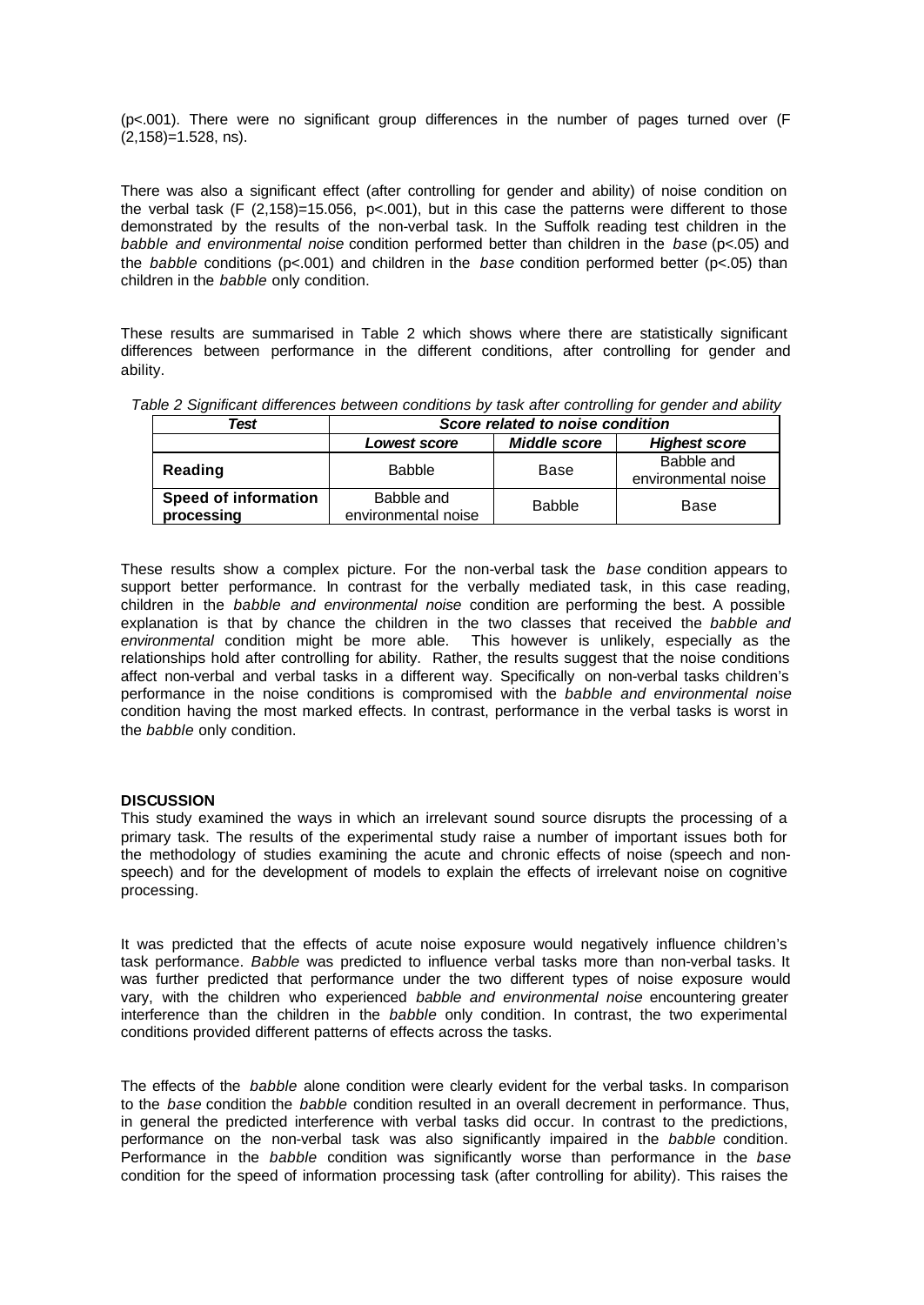issue of why the *babble* condition has a detrimental effect on the non-verbal task. One possible explanation is that the interference effects are caused by different cognitive mechanisms. Performance on the verbal task may be best explained by an interference with semantic processing due to the competitive phonological information provided in the *babble* condition. In contrast it may be the nature of the non-verbal tasks that dictates the effect. The informationprocessing task has the additional constraint that the children need to work quickly.

Performance in the *babble and environmental noise* condition shows a dissociation between the tasks. As with the *babble* condition, performance on the non-verbal task was disrupted by this noise condition. Performance is significantly worse than in the *babble* alone condition, indicating that the added unpredictability of the environmental sounds further impairs performance. However, in contrast to the negative effect of the *babble* condition on the verbal task the *babble and environmental noise* conditions improves performance on this measure compared to the *base* and *babble* condition. The inclusion of the environmental noise may diminish the effect of the competing babble by reducing the speech like nature of the stimuli. The fact that these tasks do not involve a serial element and, in fact, on the contrary involve an opportunity for checking suggests that interference is further reduced. By corollary the additional environmental noises could be seen as a means of heightening arousal and increasing performance on the task. Noise can focus attention with cues irrelevant to task performance eliminated. Children in the *babble and environmental noise* condition appear more focused on the verbal task. However, this explanation in terms of arousal does not fit with the results obtained for the non-verbal task.

#### **CONCLUSIONS**

In sum, it appears that children are indeed influenced by the presence of acute noise. However, the effect of the noise is determined by the kind of noise and the way in which the noise source interacts with the nature of the task. Consideration of the noise stimuli beyond the sound level in dB or dB(A) is critical. Data reported elsewhere identified the sound from children as the overriding objective noise source in the classroom (Shield and Jeffery, 2001). However, children are aware of environmental noises and their own reported levels of environmental noise are related to objective observations of external noise (Dockrell & Shield, submitted). Thus the noise sources in the present study reflected both a *babble* condition and a *babble + environmental noise* condition. These two conditions had different effects on the children's performance in different test conditions, and showed that the nature of the acute noise exposure differentially influences performance; whether these results generalise to chronic noise exposure requires further consideration.

## **ACKNOWLEDGEMENTS**

The authors would like to thank the Department of Health and Department of the Environment, Food and Regional Affairs for financing this project, and the schools, children and teachers who took part in this research. Thanks are also due to Rebecca Asker and Ioannis Tachmatzidis for collection of the noise and school data, and administration of the tests; and to David Canning and Simon Kahn for supplying the CD of classroom and environmental noise used in the testing.

#### **REFERENCES**

Cohen, S., Evans, G.W., Krantz, D.S. and Stokols, D. (1980) Physiological, motivational, and cognitive effects of aircraft noise on children. Moving from the laboratory to the field. *American Psychologist,* 35(3), 231-243.

Cohen, S., Evans, G.W., Krantz, D.S., Stokols, D. and Kelly, S. (1981) Aircraft noise and children: longitudinal and cross-sectional evidence on adaptation to noise and the effectiveness of noise abatement. *Journal of Personality and Social Psychology,* 40(2), 331-345.